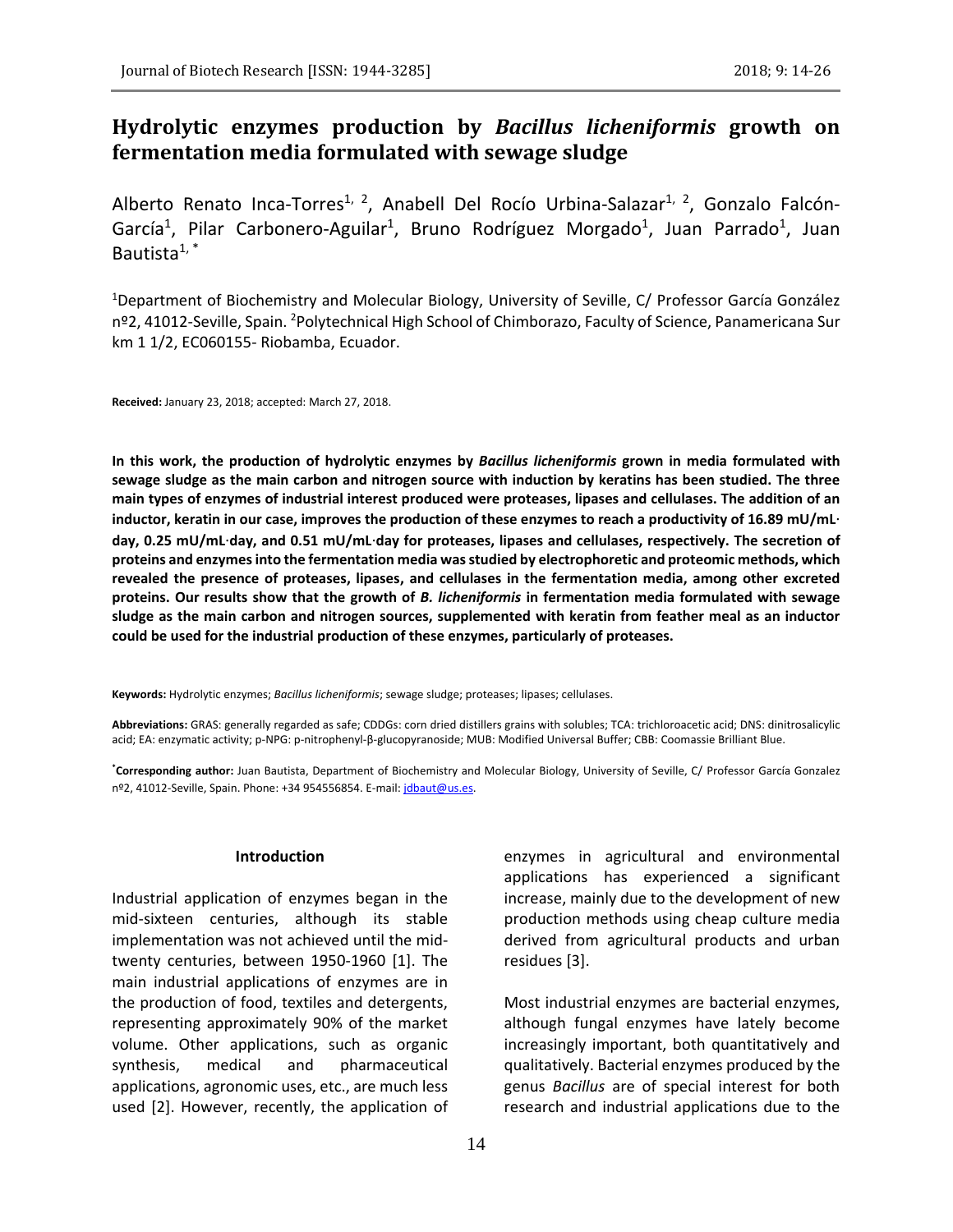high rate of growth of these bacteria and their ability to secrete a high volume of enzymes into culture medium (20-25 g/L) [4]. In addition, these microorganisms are "generally regarded as safe" (GRAS). The *Bacillus* strains considered of industrial interest are the species *B. licheniformis* and *B. subtilis*.

One of the major bottlenecks for the industrial application of enzymes is the high production cost, while the cultivation medium may represent 30-40% of total production costs [5]. This has produced great interest in the development of efficient and cheap cultivation media. Among the media developed to address this issue, those derived from agroindustrial byproducts (whey, brewers grains, rice bran, defatted sunflower flour, and corn dried distillers grains with solubles (CDDGs)) and urban wastes (water and sewage sludge) are two types of promising substrates [6]. In addition to the economic benefit associated with the use of agroindustrial byproducts and urban waste, another important advantage is the resulting contribution to environment maintenance [7, 8]. In industrialized countries, the high rates of production of household and industrial liquid waste results in a high polluting effect [9, 10]. The treatment of these wastes in depuration plants generates two main products: purified water and sewage sludge. While the purification of water has received great attention, much less attention has been devoted to the management of sewage sludge, which is a dangerous source of environmental pollution if not treated properly. However, it has recently been shown that sewage sludge, when adequately processed, may serve as a useful substrate in the treatment and regeneration of soil and/or as an inexpensive cultivation media for the production of microorganisms and enzymes [11]. Sewage sludge is one of the most abundant and inexpensive substrates available for the culture of microorganisms and has practically zero cost.

Sewage sludge may be processed to modify and/or adjust its physical, chemical, and biological properties to yield acceptable material for use as fertilizer and/or culture medium for the production of substances of high added value [12, 13]. Currently, sewage sludge is transformed mainly into bio-fertilizer, while only a small portion is used for the production of high value-added products such as enzymes. The goal of this work was to study the use of sludge from water treatment plants as a cultivation medium for the production of hydrolytic enzymes (proteases, cellulases, lipases, acid phosphatase, and β-glucosidase) using *Bacillus licheniformis*.

## **Materials and methods**

# **Microorganisms**

*Bacillus licheniformis* strain 21415 provided by the American Type Culture Collection (ATCC) (Manassas, VA, USA) was used for the production of enzymes in this study. The bacteria were stored frozen at -80˚C and refreshed in LB medium (10 g/L peptone, 5 g/L yeast extract, and 10 g/L NaCl, adjusted to pH 7) 24 h before inoculation. Briefly, after thawing at 4˚C overnight, 2 mL of bacteria was inoculated into a flask containing 30 mL of LB medium at pH 7 and 37˚C, and then grown until the transmittance at 620 nm reached 20%.

# **Substrates: Sludge samples, medium composition, and fermentation**

Sludge samples were provided by the experimental treatment plant of Carrión de los Céspedes (Sevilla, Spain) of the CENTA Foundation. Thickened sludge with a humidity of 90±1.5% was used both alone and in the preparation of cultivation medium (table 1). Culture medium was sterilized at 121˚C for 30 min prior to inoculation to eliminate pre-existing sludge bacteria. Six hundred mL sterile media was inoculated with 30 mL inoculums and grown over 14 days at 37˚C with constant agitation (150 rpm). During growth, 10 mL samples were taken each day and stored at -80˚C until use for measurement of biomass and enzymatic activities, including protease, cellulase, lipase, acid phosphatase, and β- glucosidase.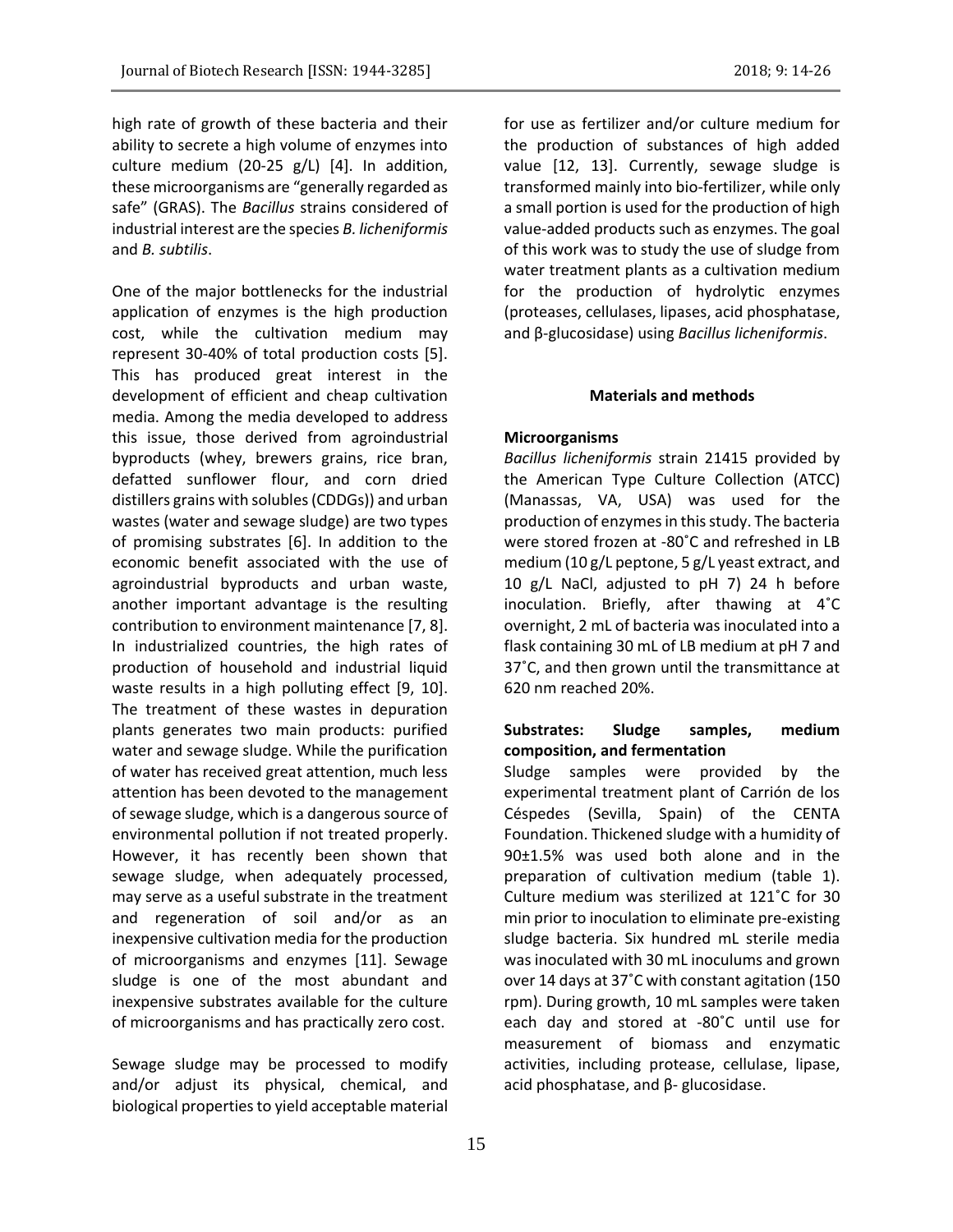|                |            | Inductor $(g)$  | Inoculum $(mL)$         |  |
|----------------|------------|-----------------|-------------------------|--|
| Media          | Sludge (g) | <b>Feathers</b> | <b>B.</b> licheniformis |  |
| M1             | 600        | $\Omega$        | $\theta$                |  |
| $\mathbf{M}2$  | 600        | $\theta$        | 30                      |  |
| M <sub>3</sub> | 588        | 12.             | 30                      |  |

## **Sample preparation**

Samples were thawed at 4˚C and either used directly for biomass determination or centrifuged at  $12,000 \times g$  for 20 min to obtain the supernatant used for enzyme activity assays.

## **(1) Determination of biomass.**

Biomass was determined indirectly by measuring the protein content of samples at different growth times using the Bradford method [14]. Biomass concentration was determined in μg/mL by interpolation from a standard curve plotting biomass (μg/mL) against protein concentration (μg/mL) (Figure 1).

#### **(2) Enzymatic assays**

The supernatant obtained after centrifugation was used for determination of enzyme activities.

#### *Protease activity assay*

The total extracellular protease activity was determined following the method described by Beynon and Bond [15]. Briefly, 250 μL of the sample was mixed with 250 μL of a reaction mixture containing 0.1 g azocasein and 0.2 mL of ethanol dissolved in 4.8 mL of 0.1 M phosphate buffer at pH 7. Samples were then incubated for 10 min at 40˚C. The reaction was then terminated by adding 2.5 mL of 5% (w/v) TCA solution. The reaction mixture was centrifuged at 10,000  $\times$  g for 2 min. The absorbance of the supernatant at 440 nm was measured. One unit of proteolytic activity was defined as the amount of enzyme required to produce an increase in optical density of 0.001.

# *Cellulase activity assay*

The total cellulase activity was determined by the method described by Galindo [16], modified for application to cellulolytic enzymes. Briefly,

250 μL of a 2% soluble microcrystalline cellulose (Avicel PH-101, Sigma- Aldrich, Barcelona, Spain) solution in 0.1 M acetate buffer (pH 5) was incubated with 250 μL of the sample for 2 hours at 37˚C. The reaction was stopped by adding 1 mL of DNS reagent, and the mixture was heated to 95˚C for 10 min. The reaction mixture was then cooled to room temperature and the absorbance at 575 nm was measured. A standard curve was obtained using glucose for used in the calculation of cellulase activity. One unit of cellulase activity was defined as the amount of enzyme required to liberate 1 mg/mL of reduced sugars into the test solution.

#### *Lipase activity assay*

The total extracellular lipase activity was determined using a modified version of the method described by Kilcawley et al. [17]. Briefly, 1.75 mL of buffer (0.1 M sodium phosphate pH 7, 0.15 M NaCl, and 0.5%  $(v/v)$ Triton-X) was mixed with 0.25 mL of sample that had been previously centrifuged for 30 min at  $12,000 \times g$ , along with 20 µL of 50 mM pnitrophenol laurate in acetonitrile. This mixture was then incubated for 30 min at 37˚C. Afterward, the mixture was cooled in an ice bath for 5 min, then centrifuged for 1 min at  $9,000 \times$ g. The supernatant absorbance at 400 nm was measured. Activity was quantified using the molar extinction coefficient of p-nitrophenol (14,800 /M·cm) at 400 nm. The activity units were defined as one unit corresponding to the release of 1 nmol of p-nitrophenol/min·mg protein under the test conditions.

# *β-glucosidase activity assay*

The β-glucosidase activity was determined using the colorimetric method described by Eivazi and Tabatabai [18] with slight modifications. Into 250 μL of the sample, 2 mL of modified universal buffer (MUB, pH 6) and 0.5 mL of p-nitrophenylβ-glucopyranoside 25 mM (7.53 mg/mL) were added. The mixture was then incubated at 37˚C for 30 to 60 min. The reaction was stopped by placing the mixture in an ice bath. Subsequently, 2 mL of 0.5 M NaOH was added and the solution absorbance at 400 nm was measured. The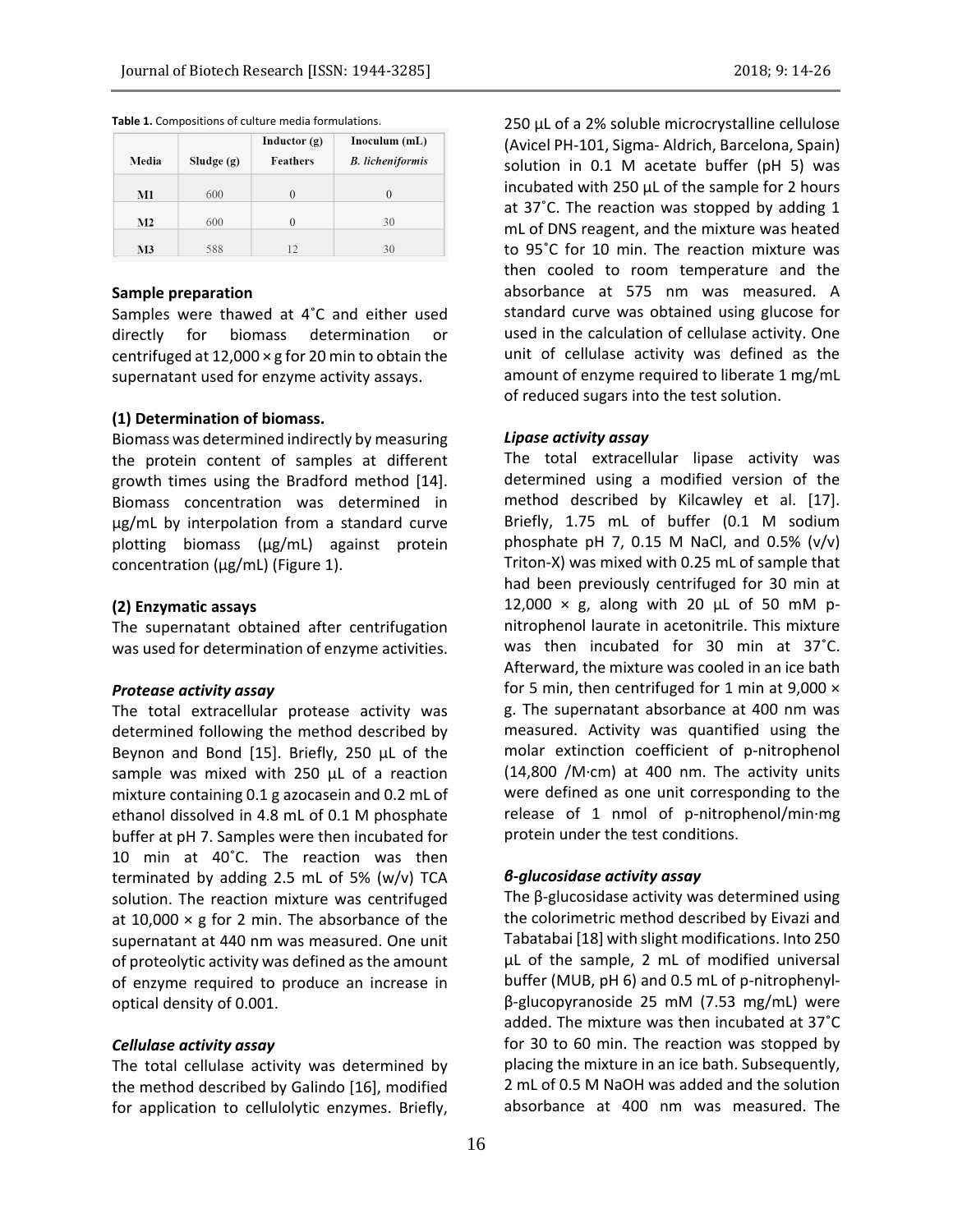

**Figure 1.** Standard curve of biomass versus protein concentration for *Bacillus licheniformis* grown in a defined medium.

enzymatic activity (EA) was expressed in μmol/g of sample·min and was calculated by the following formula:

$$
EA = C \times V / T \times G
$$

where C is the concentration of liberated pnitrophenyl (mM); V is the sample volume (mL); T is the incubation time (min); and G is the sample weight (g). One β-glucosidase unit of activity was defined as the amount of βglucosidase needed to release 1 nmol pnitrophenol from p-nitrophenyl-βglucopyranoside in 1 min under the specified conditions.

#### *Acid phosphatase activity assay (APHA)*

Acid phosphatase activity was determined by the method established by Tabatabai and Bremmer [19] with slight modifications. The procedure was initiated by creating a mixture containing 250 μL of sample, 2 mL of MUB, pH 6, and 0.5 mL of p-nitrophenyl-phosphate 25 mM (9.28 mg/mL). This mixture was incubated at 37˚C for 30-60 min. Afterward, the samples were cooled in an ice bath to stop the reaction. Then, 2 mL of 0.5M NaOH was added to the sample and the

solution absorbance at 400 nm was measured. The EA was expressed in μmol/g of sample·min and was calculated by the following formula:

$$
EA = C \times V / T \times G
$$

where, C is the concentration of liberated pnitrophenyl (mM); V is the sample volume (mL); T is the incubation time (min); and G is the sample weight (g). One phosphatase unit of activity was defined as to the amount of acid phosphatase needed to release 1 nmol pnitrophenol from p-nitrophenyl-phosphate in 1 min under the specified conditions. Spectrophotometric detection of the artificial molecule p-nitrophenol manifesting yellow as a product of acid phosphatase activity was used to quantify the enzyme activity in these samples.

### *Protein assay*

Protein concentration was quantified by the method described by Bradford, using bovine serum albumin as the protein standard [14].

# **SDS-PAGE protein profiling**

The extracellular protein profile was investigated by SDS-PAGE analysis. After acid-acetone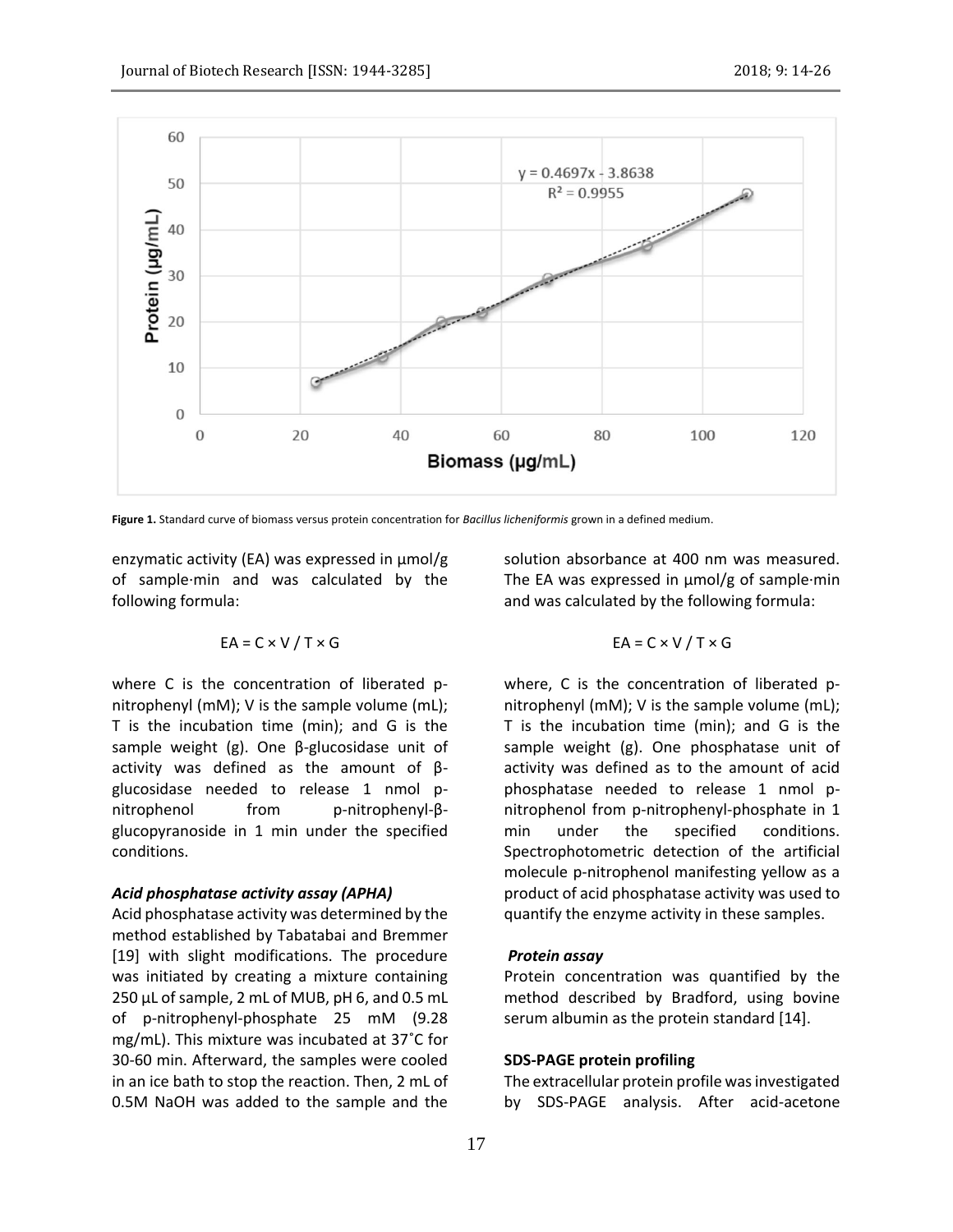and vortex mixed for approximately 1 min. 10 μL of chloroform was added and the mixture was shaken again for 1 min before 30 μL of Milli-Q water was added and mixed well. The mixture was centrifuged at  $14,000 \times g$  for 5 min and the supernatant was removed. 30 μL of methanol was added to the pellet and the mixture was vortexed again for 1 min. Samples were centrifuged at  $16,000 \times g$  for 5 min. The supernatant was discarded, and the pellets were dried by lyophilization. The pellet proteins were resuspended in Milli-Q water. A total of 30 μg of resuspended protein was added into 30 μL of 6 M urea, 200 mM ammonium bicarbonate, 10 mM DTT and allowed to remain at room temperature for 30 min for protein reduction. 10 μL of 100 mM iodoacetamide was added to promote protein alkylation, and the samples were kept at room temperature in the dark for 30 min. Samples were then dialyzed against Milli-Q water until the urea concentration was below 0.1 M and subsequently treated with trypsin (Promega, Madison, WI, USA) in a protein-to-enzyme ratio of 50:1. Digestion was carried out at 37°C overnight. The mixture was then acidified with TFA and concentrated using a Speed C18/18 column (Applied Separations, Allentown, PA, USA). Peptides were eluted in 400 μL of 70% acetonitrile containing 0.1% TFA. After the samples were completely dried, they were resuspended in 15 μL of 5% acetonitrile containing 0.1% formic acid for use in tandem liquid chromatography–mass spectrometry (LC– MS) analysis. LC–MS analysis was performed in a Surveyor HPLC system in tandem with a Finnigan LTQ mass spectrometer (ThermoFisher Scientific, Waltham, MA, USA). A total of 5 μL of sample was injected into a C18 PepMap100- Precolumn Cartridge (Dionex, Netherlands) for pre-concentration and washing, then resolved in a Biobasic C18 75 µm × 10 cm column (ThermoFisher Scientific, Waltham, MA, USA). Peptides were eluted at a nominal post-split flow

precipitation of the supernatant obtained after fermentation broth centrifugation at 12,000 x g, the pellet was solubilized in sample preparation buffer (1 mM Tris–HCl, pH 6.8) containing 5% (w/v) SDS and 7% (v/v) β-mercaptoethanol. The samples were kept at room temperature for 2 h and then centrifuged at  $12,000 \times g$  for 15 min. The supernatant was collected and run on 12% SDS-PAGE gel in triplicate, with each run containing 20 μL of supernatant (approximately 50 μg of protein) and 5 μL of loading buffer (0.5 M Tris-HCl, pH 6.8, 50% (v/v) glycerol, 10% (w/v) SDS, and 5% (v/v) bromophenol blue). The samples were boiled for 5 min, centrifuged at  $10,000 \times g$  for 10 min, and cooled before being loaded on the gel. Electrophoresis was carried out at constant intensity (25 mA) using a Tris– glycine buffer system containing 0.1% SDS until the bromophenol front ran off of the gel. After completion of electrophoresis, the gels were stained with Coomassie Brilliant Blue (CBB) G-250 (Bio-Rad, Hercules, CA, USA) and/or silver staining solution (GE Healthcare, Barcelona, Spain) and digitized on a Gel Doc™ XR + Imaging system (Bio-Rad, Hercules, CA, USA).

# **Zymogram analysis**

Proteolytic activity was detected via electrophoresis on 12% polyacrylamide gels prepared with 1% SDS and 0.1% (w/v) gelatin. After completion of electrophoresis, the gels were incubated in 0.05 M Tris–HCl buffer (pH 8.0) containing 2% (v/v) Triton X-100 at 35°C for 1 h, and then again in the same buffer without detergent at 35°C for 3 h. After CBB staining and subsequent destaining, proteolytic activity was determined from the presence of non-stained zones and bands on the stained background composed of nondigested gelatin [20].

# **Proteomics**

A proteomics study was carried out according to the procedure described in Parrado et al. [21]. Briefly, to remove contaminants such as cells and debris in suspension, the samples were centrifuged at 12,000  $\times$  g for 20 min and the supernatants were recovered. Then, 10 μL of the supernatant was treated with 40 μL of methanol

rate of 250 L/min using a 120-min gradient of 5% acetonitrile with 0.1% formic acid to 40% acetonitrile with 0.1% formic acid. The LTQ mass spectrometer was run in positive-ion mode using the nanospray source. The spray voltage was set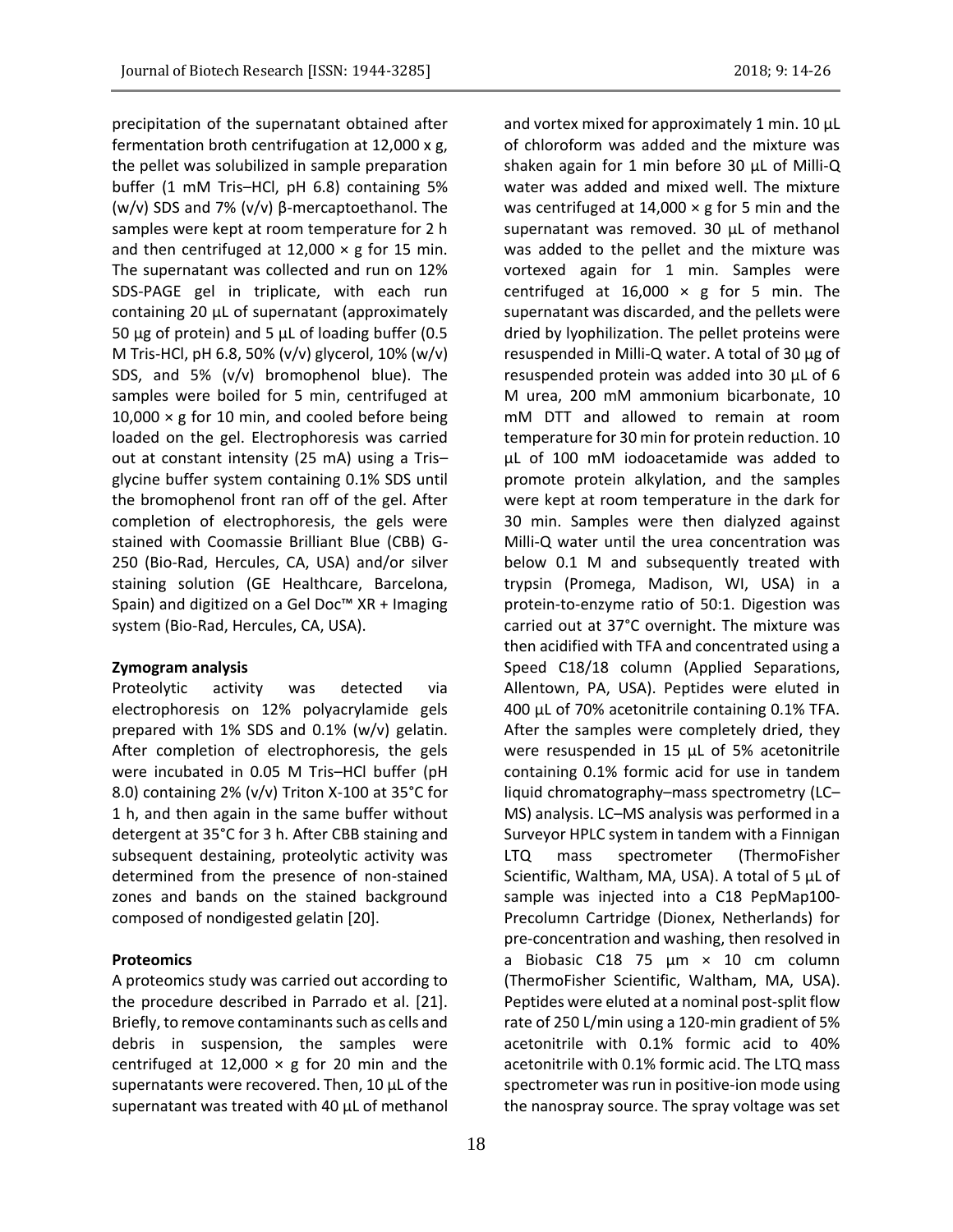

**Figure 2.** Biomass and protease production by *B. licheniformis* grown in media formulations M1, M2, and M3.

at 2 kV, and the capillary temperature was set to 170°C. The samples were scanned in the range of 400–1500 m/z using the full scan mode, and data-dependent MS/MS analysis with collisioninduced dissociation (CID) was performed on the top five ions with dynamic exclusion. The data was converted to SEQUEST format (DTA) and compared against the NCBI database (version 11/10/2007) using an in-house MASCOT (Matrixscience, London, UK) search engine with taxonomy restrictions set to Firmicutes and with carboximethylated cysteine as a fixed modification.

# **Statistical analysis**

Statistical analysis was performed using SPSS 13.0 software (SPSS Inc., Chicago, IL, USA). All experiments were completed in triplicate, and the mean of the three data sets is presented for each experiment. A level of significance of  $\alpha$  < 0.05 was used to calculate significant differences. One-way ANOVA analysis revealed that the results of the triplicate analyses for each experiment did not differ significantly.

### **Results and discussion**

In an attempt to find an abundant and cheap cultivation medium for the production of hydrolytic enzymes using *Bacillus licheniformis*, we present in this work the results obtained from the use of sewage sludge as the main fermentation source in the culture of *B. licheniformis*. As observed in figures 2 to 4, measurement of the protein production indicated that the microorganism grew well, although the biomass production was not high (2.76 μg/mL). Biomass estimation was carried out by protein determination using the Bradford method. As figure 1 shows, a linear relationship (R2 = 0.995) between protein concentration and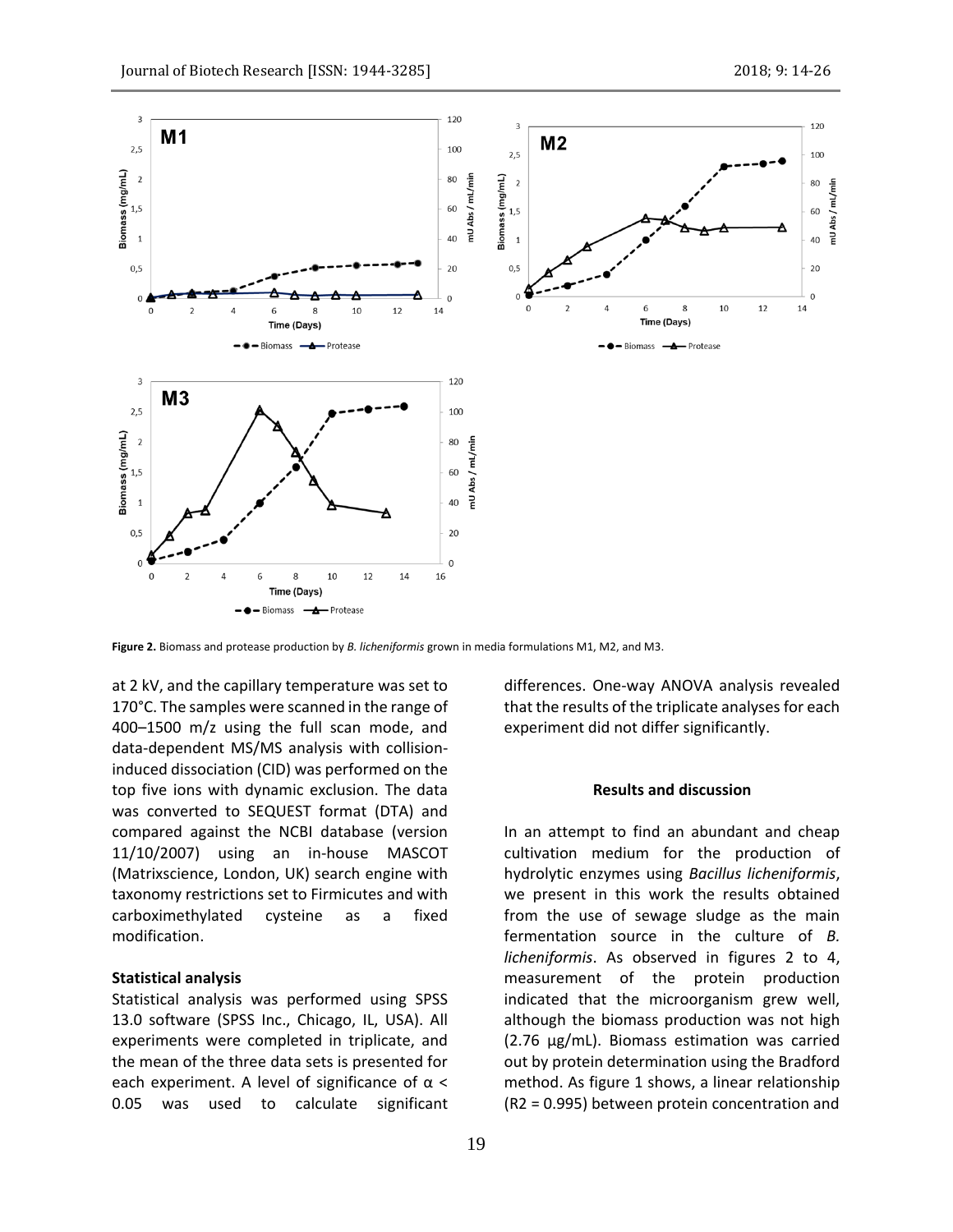

**Figure 3.** Biomass and lipase production by *B. licheniformis* grown in media formulations M1, M2, and M3.

dry biomass was observed, from which biomass concentration can be estimated by interpolation. Figures 2 to 4 also show hydrolase production by *B. licheniformis* grown in media M1, M2, and M3, specifically, proteases, lipases, and cellulases. Among these hydrolases, proteases are of the highest industrial interest. Proteases (EC 3.4.21- 24 and 99) are industrially useful hydrolytic enzymes that cleave peptide bonds between amino acid residues and are the dominant enzyme in the worldwide market. Two-thirds of the proteases produced annually are used in the detergent industry. Microbial proteases, especially from *Bacillus* species, have traditionally comprised the predominant portion of industrial enzymes on the market. The major application of microbial proteases is in the formulation of various detergents, which constitutes a significant share of worldwide enzyme sales [22]. Many bacteria in the genus *Bacillus* excrete large amounts of enzymes into culture medium. Alkaline serine protease, one of the most important enzymes industrially, is excreted into culture medium by strains of *B. licheniformis* or *B. pumilus* [23]. These alkaline proteases (i.e., subtilisin) operate in a high alkaline pH range of 8.5-10 and are thus optimal for use in the formulation of detergents. In addition to their use in the detergents industry [24], these alkaline proteases have several other industrial applications, including in the production of foods, pharmaceuticals, leathers, and diagnostic reagents [25]. Proteases are also used for the bioconversion of chitinous materials as a waste-treatment alternative for the disposal of shellfish wastes [26, 27]. As shown in figure 2, *B. licheniformis* produces extracellular proteases during exponential growth and at the start of the stationary growth phase [28], after which point the production decreased. The analysis of the results obtained in medium M2 (without the addition of feather meal) and M3 (with added feather meal) show that the production of proteases by *B. licheniformis* is induced by the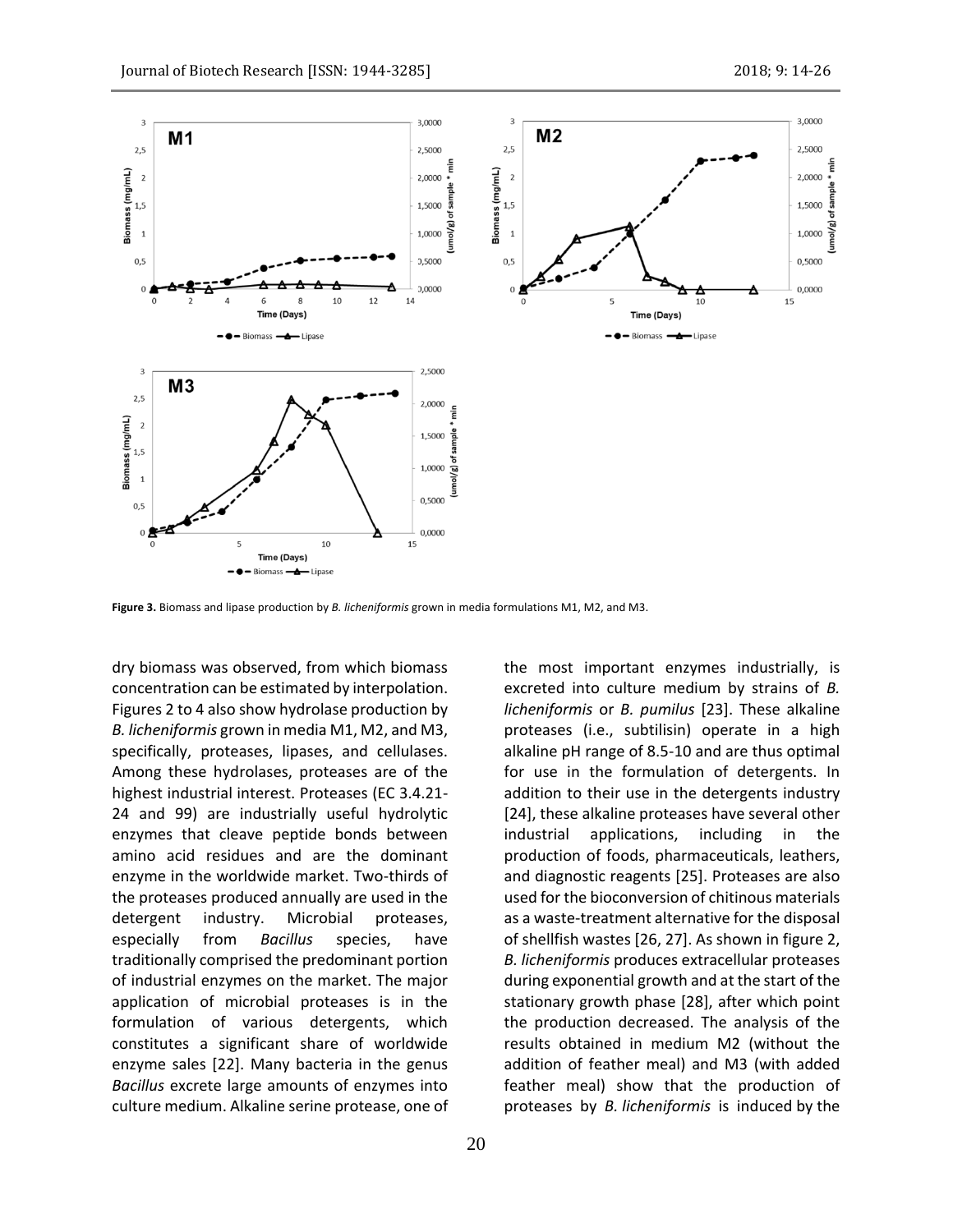

**Figure 4.** Biomass and cellulase production by *B. licheniformis* grown in media formulations M1, M2, and M3.

presence of feather meal. In both cases, it was also observed that the protease production activity became decreased if the stationary growth phase was prolonged. Therefore, we harvested the fermentation after 6 days of growth. The productivity at the point of harvesting was 16.89 mU/mL∙ day in medium M3 and 9.22 mU/mL∙ day in medium M2. Our results are in accordance with those previously reported by other authors [21, 28, 29, 30]. Extracellular protease production in microorganisms is highly influenced by media components, including variations in the carbon/nitrogen ratio, presence of some easily metabolizable sugars such as glucose [28, 29], and presence of metal ions [30]. In addition to these factors, several other properties such as aeration, inoculum density, pH, temperature, and incubation time were also found to affect the amount of extracellular protease produced [31, 32]. Glucose and peptone were found to be important factors in

enhancing the formation of alkaline protease, specifically (figure 2). Protease production is only of industrial interest if the microorganisms that produce substantial amounts of extracellular enzymes can be grown well in an easily prepared and low-cost medium. The use of sewage sludge amended with the soluble sugar fraction of agroindustrial by-products (beer bagasse, sugar bagasse, rice bran, etc.) as fermentation media, such as media sample M2 and M3 in this study, to achieve these requirements could substantially improve the industrial production of proteases (Bautista et al., unpublished results). The recovery of proteases from fermentation broth was carried out by continuous centrifugation of the fermentation broth on a non-foaming disc centrifuge and subsequent recovery of the filtrate and discarding of the cake. The clear filtrate was then concentrated by ultrafiltration using a 50 kDa ultrafiltration membrane, and the resulting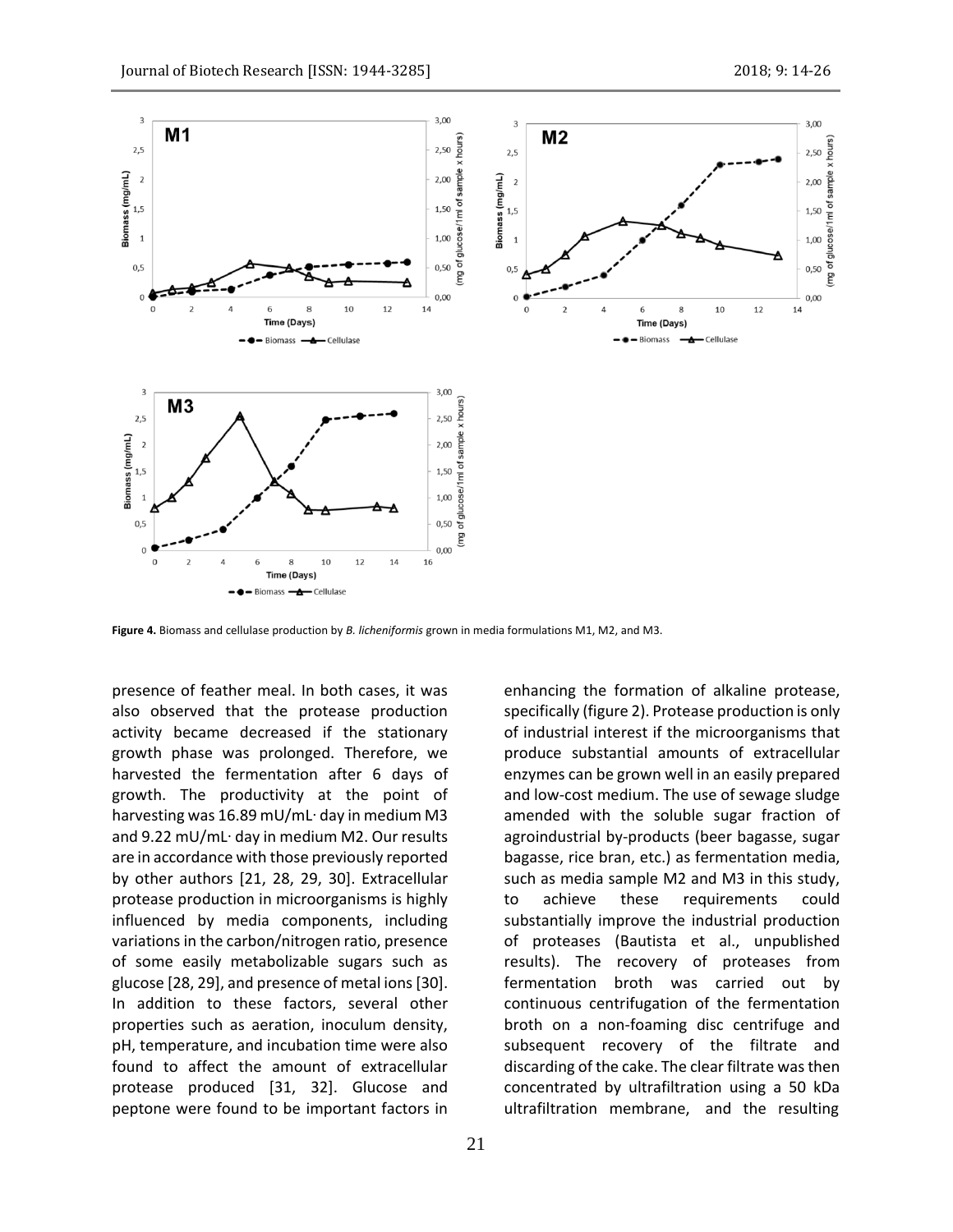

**Figure 5.** Electrophoretic separation by SDS-PAGE analysis of protein secreted by *B. licheniformis* grown in media formulations M1, M2, and M3. (a: silver staining; b: activity staining (zymogram)). (Molecular weight standards: Myosin 201 kDa, β-Galactosidase 114 kDa, BSA 74 kDa, Ovalbumin 48 kDa, Carbonic anhydrase 34 kDa, Soybean trypsin inhibitor 27 kDa, Lysozyme 17 kDa, Aprotinin 6 kDa).

ultraconcentrate was precipitated with the addition of 80% ethanol. The precipitate was then liophylized or dried with air at 30-40°C. Lipases are a group of enzymes of which the main function is the hydrolysis of triacylglycerol in a lipid-water interphase. This group of enzymes is of special interest in many industrial sectors, such as the detergent industry, foodindustry and chemical and pharmaceutical industry [33]. *B. licheniformis* has been described as a major producer of lipases; therefore, we also studied the production of lipases by this microorganism in the media formulated with sewage sludge used in this work. Figure 3 shows the production of lipases in the three tested media formulations. These results show that the addition of feather meal also induced the production of lipases. This induction could be attributed to the relatively high fat content of the feather meal (8.4%). However, in this case an important difference was observed in lipase production by *B. licheniformis* in the two media

formulations. In medium M2, the production of lipase was observed from the beginning of bacteria growth, while in medium M3, the production increased drastically after 4 days of growth. In both formulations, the lipase production level was maintained between days 5-9, after which point the lipase concentration in the medium decreased sharply, probably due to the actions of proteases. Therefore, the lipase productivity at day 8 was used to evaluate lipase production and was estimated as 0.25 mU/mL∙ day (figure 3). The production of enzymes that degrade cellulosic material, such as cellulases, is of great importance in the development of new biorefinery approaches to produce biofuels and high value-added products through fermentation. Therefore, the development of abundant and cheap sources of cellulosedegrading enzymes is necessary. For this reason, we also tested the production of cellulases by *B. licheniformis* in media formulated with sewage sludge. Figure 4 shows the production of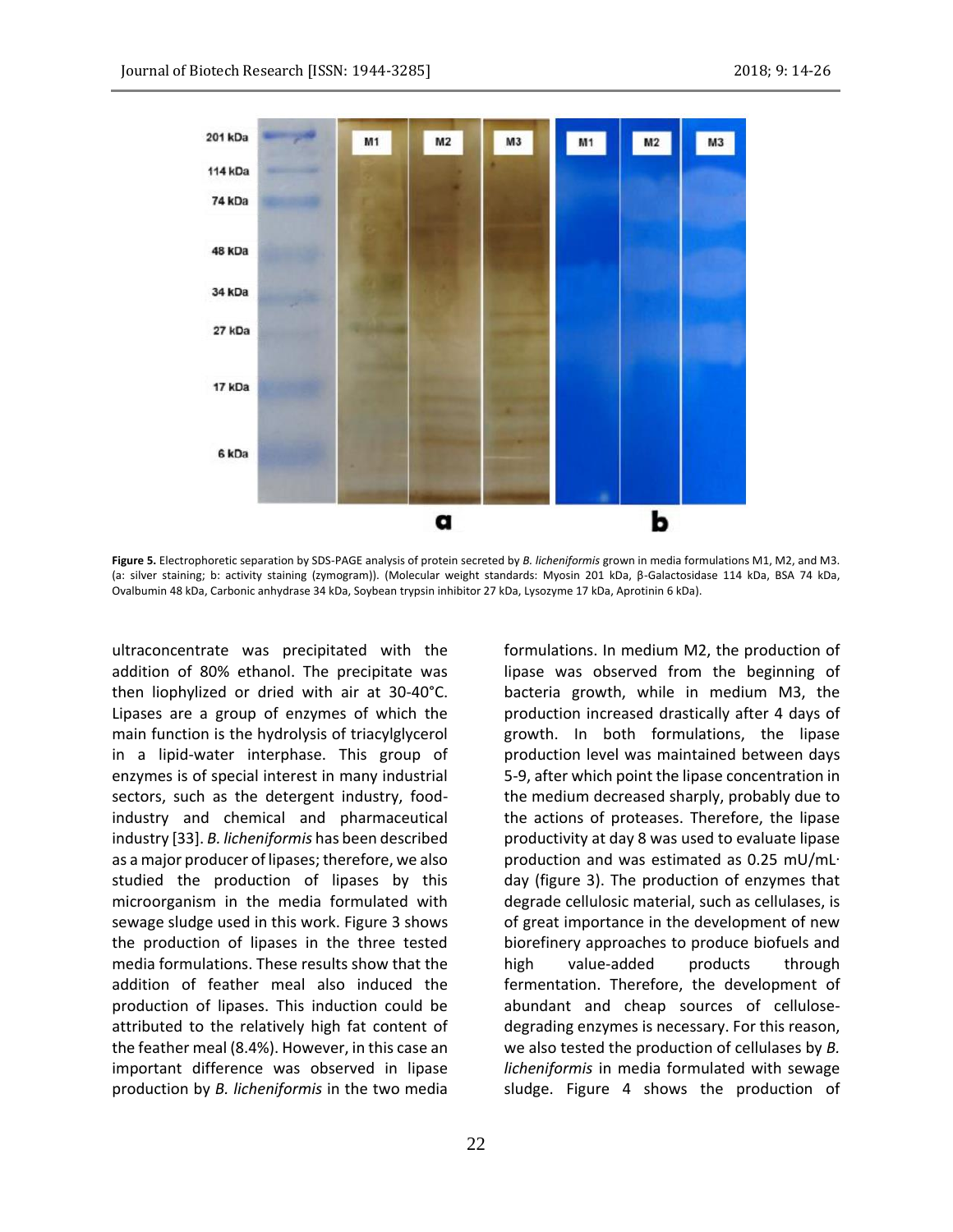cellulases by *B. licheniformis* grown in media formulations M1, M2, and M3. The production of cellulase in medium M2 started at the beginning of bacteria growth, likely due to the presence of cellulosic materials in the sewage sludge. Cellulase production reached a maximum after 5 days of bacteria growth, with a productivity of 0.51 mU/mL∙ day. Surprisingly, the addition of feather meal also induced the production of cellulolytic enzymes, although this induction was less pronounced than that seen for proteases and lipases. The cause of this induction remains obscure. In addition to protease, lipase and cellulase activities, other enzyme activities, such as those of β-glucosidase and acid phosphatase, were also tested in the supernatant from the growth of *B. licheniformis* in media formulations M1, M2, and M3. No enzymatic activities beyond those of proteases, lipases, and cellulases were detected (figure 4).

Proteases, lipases and cellulase are inherently produced by *B. licheniformis*, but in the presence of feather meal, the production of these enzymes was clearly enhanced, particularly in the case of proteases and lipases [21]. Induction of the production of these enzymes with hydrolytic activities suggests that these enzymes are involved in the utilization of insoluble C- and N-sources for *B. licheniformis* survival when soluble C- and N-sources are low. Other enzymes are likely also involved in this adaptation process; therefore, we analyzed the set of proteins excreted (secretome) by *B. licheniformis* using electrophoretic and proteomic techniques.

The proteins produced by *B. licheniformis* grown in the media formulations M1, M2, and M3 were separated by SDS-PAGE analysis and are shown in figure 5. As these results show, the excretion of proteins/enzymes into the growth medium was greater in mediums M3 and M2 than in M1 as a result of the enhanced growth of *B. licheniformis*. Zymographic analysis showed that in both M2 and M3, three main protease zones can be detected—one approximately 75 kDa and other two approximately 34 and 27 kDa. In order

23

to study the set of proteins secreted by *B. licheniformis* grown in media formulated with sewage sludge (M2 and M3), we used a proteomic approach based on the shotgun procedure. In the presence of a culture medium that includes feather meal as an inductor, *B. licheniformis* is capable of excreting various kinds of enzymes in order to degrade the components of the medium and, thus obtain nutrients required for survival [34-37] (figure 5). Most *Bacillus sp*. initiate a series of transitional responses that are designed to maintain or restore growth under different environmental conditions, including the induction of macromolecular hydrolases, such as proteases, lipases, and polysaccharidases. Enzymatic induction through addition of materials to the substrate has been described for *Bacillus*. For example, xylane addition induces the excretion of xylanases and other glycoside hydrolases [38], and substrates formulated with olive oil, an important inductor and source of lipids, induces the synthesis and excretion of lipases [34]. The results obtained in this study show that feather meal can be used as a N-source for the growth of *B. licheniformis* and can also act as a strong inducer of the secretion of hydrolytic enzymes, specifically, proteases, lipases, and to a lesser extent, cellulases, and other proteins and enzymes. The proteins and enzymes secreted by *B. licheniformis* grown in medium M3 was characterized by a proteomic approach using the shotgun procedure, and the results are shown in table 2. The analysis of exocellular proteins excreted by *B. licheniformis* in medium M3 showed a relatively low diversity of proteins compared to that found in other fermentation media, such as dextrose broth [21] (table 2). The main proteins and/or enzymes secreted were hydrolases (> 80%), and of these, the protease keratinase (KerA) is of special relevance. This enzyme is typically produced when *B. licheniformis is* grown in a media with primarily insoluble N-sources, such as keratins. In addition to promoting the hydrolysis of keratins, keratinase is capable of hydrolyzing a broad range of protein substrates and, therefore, has many potential agricultural and industrial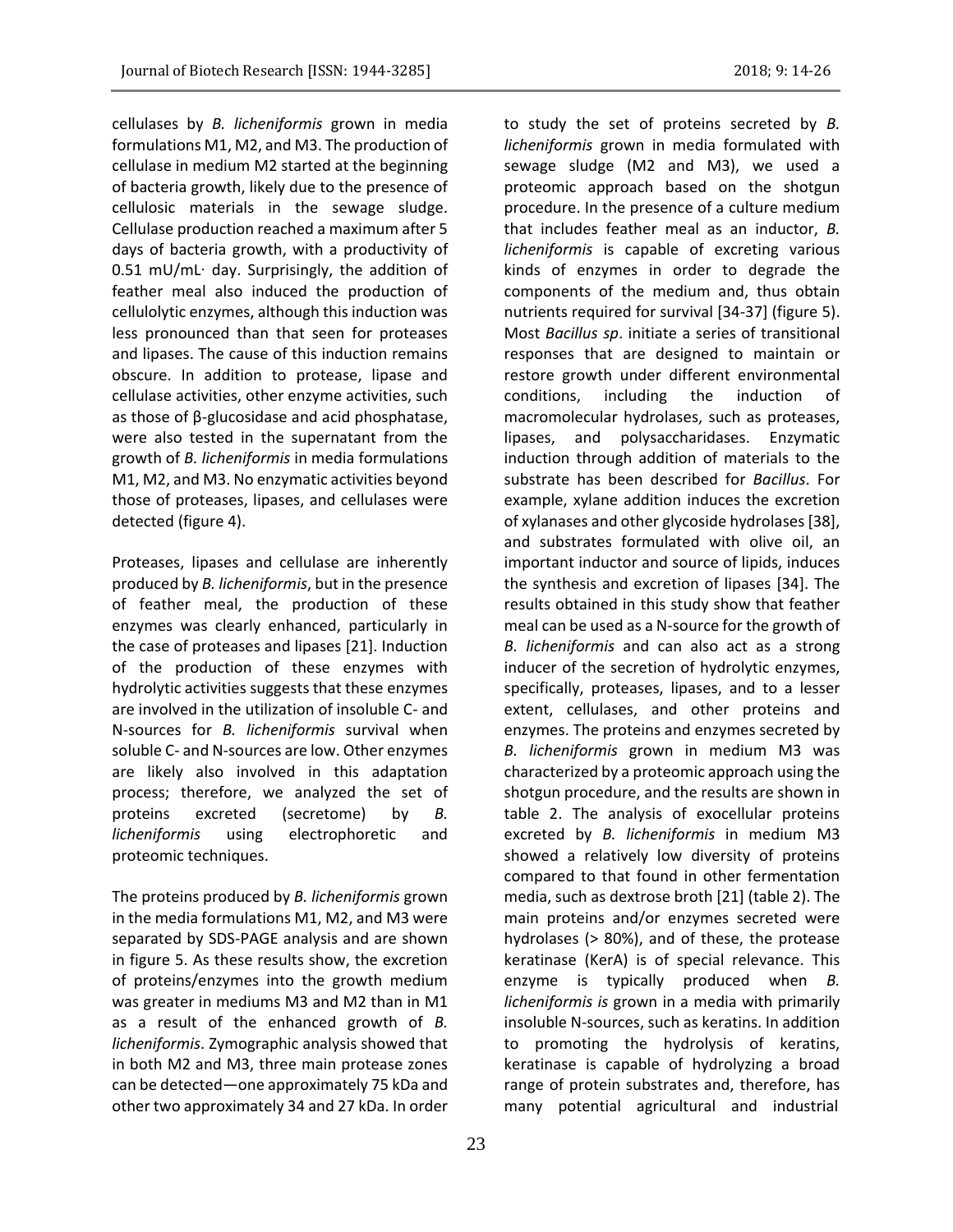**Table 2.** Identified extracellular proteins/enzymes secreted by *Bacillus licheniformis* grown in medium M3.

|                                                        |           |              | Queries        |        |
|--------------------------------------------------------|-----------|--------------|----------------|--------|
| Protein name                                           | Mass (Da) | <b>Score</b> | <b>Matched</b> | emPAI* |
| KerA, Subtilisin precursor                             | 31,266    | 640          | 18             | 1.02   |
| Chain A, Chitosanase                                   | 435       | 468          | 16             | 0.44   |
| Glycoside hydrolase family 14 protein                  | 79,565    | 419          | 9              | 0.22   |
| Glycoside hydrolase family 18 protein                  | 66,111    | 273          | 5              | 0.10   |
| Gamma-glutamyltranspeptidase (Ggt)                     | 54,048    | 221          | 3              | 0.10   |
| <b>Flagellin</b>                                       | 3,201     | 218          | 5              | 0.21   |
| Extracellular serine protease                          | 85,573    | 184          | 5              | 0.08   |
| Hypothetical protein BL00275                           | 14,050    | 173          | 9              | 0.24   |
| Putative acylaminoacyl-peptidase YuxL                  | 73,549    | 109          | 2              | 0.04   |
| Chitosanase                                            | 50,616    | 348          | 11             | 0.37   |
| Intracellular serine protease                          | 33,888    | 232          | $\overline{7}$ | 0.45   |
| Superoxide dismutase                                   | 22,530    | 187          | 11             | 0.51   |
| <b>Metalloregulation DNA-binding stress</b><br>protein | 17,909    | 157          | $\overline{4}$ | 0.19   |
| Metal-dependent hydrolase                              | 24,831    | 122          | 2              | 0.10   |
| Chitosanase                                            | 19,722    | 116          | 3              | 0.17   |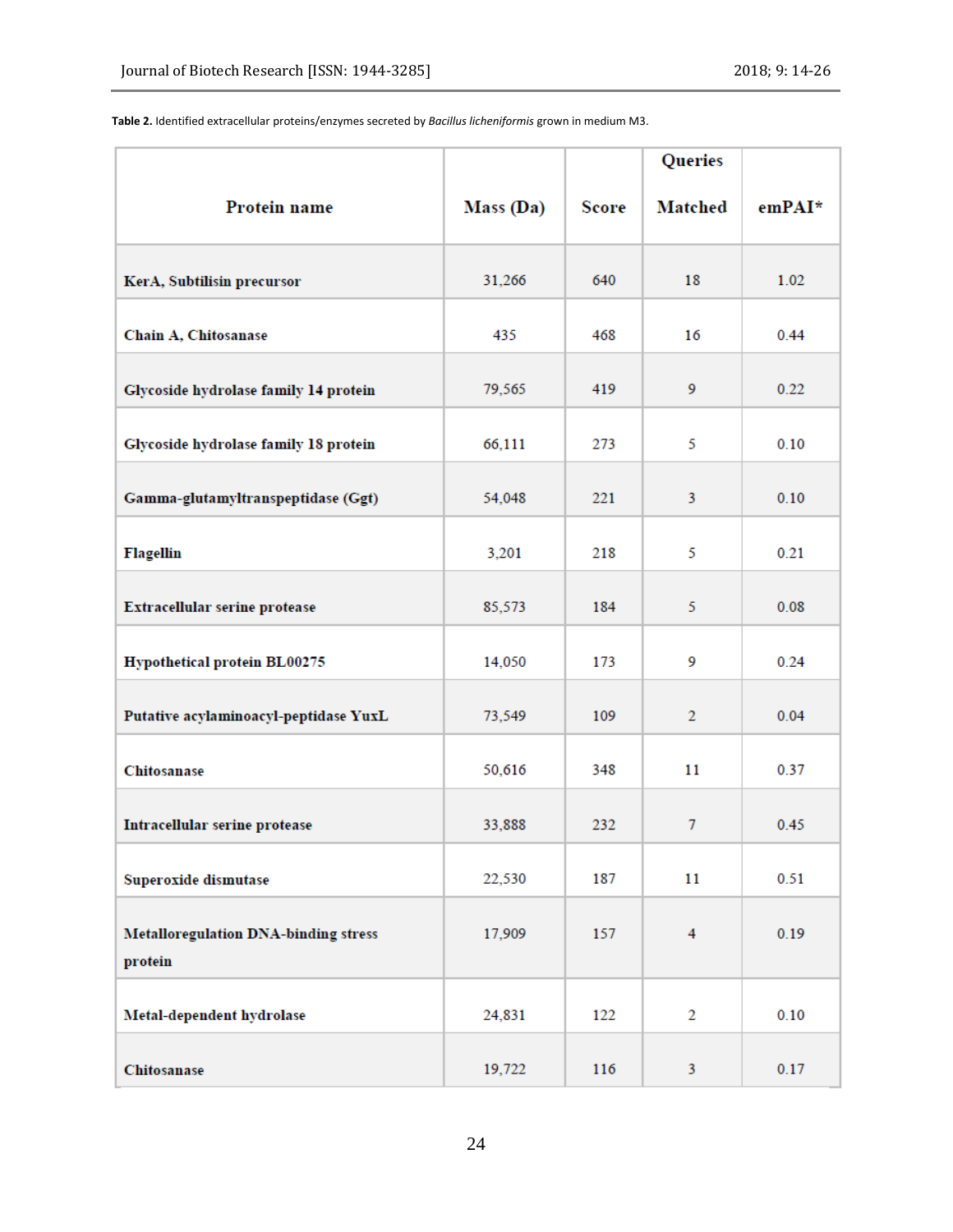applications. Gamma-glutamyl transpeptidase (GGT, E.C. 2.3.2.2) was another minor protein found in the fermentation solutions examined. This protein catalyzes the transfer of the γglutamyl moiety from γ-glutamyl compounds to a variety of amino acids and dipeptide acceptors [39, 40]. The hydrolytic and glutaminase activities involved in this process are used in the food industry for debittering amino acids. GGT has also been suggested to assist subtilisin during its action on keratin [41]. *B. licheniformis* was found to secrete extracellular GGT and keratinase during keratin degradation processes. Keratinase in the presence of GGT exhibits an extended substrate spectrum, cleaving all types of keratins. The complex thus exhibits better catalytic properties when GGT is present, a characteristic which can be exploited in various biotechnological applications [42].

## **Conclusion**

These results demonstrate the successful culture of *B. licheniformis* in a medium formulated with sewage sludge as the main source of carbon and nitrogen with added feather meal (keratin) as an inductor. This formulation is a cheap and abundant fermentation medium that can be used for the regular production of hydrolases, particularly proteases and lipases, on a large scale in relatively short culture periods of 5 and 8 days. The subsequent recovery of these enzymes through continuous centrifugation and concentration by ultrafiltration, followed by fractionation with ethanol (actually underway), could be a promising process for the preparation of products with high proteolytic and/or lipolytic activity for inclusion in enzymatic formulations for food production and agro-industrial uses.

#### **Acknowledgments**

We are grateful to the Spanish Ministry of Science and Innovation for the financial support of this work (project RTC-2015-4039-2), which has partial financial support from the FEDER funds of the European Union.

#### **Reference**

- 1. Polaina J, MacCabe A. 2007. Laccases: Biological Functions, Molecular Structure and Industrial Applications. Industrial Enzymes. 461-476.
- 2. Hasan F, Shah AA, Hameed A. 2006. Industrial applications of microbial lipases. Enzyme Microb. Technol. 39:235-251.
- 3. Aehle, Wolfgang. 2007. Enzymes in Industry: Production and Applications, Ed. 3rd. Germany: WILEY-VCH Verlag GmbH & Co.
- 4. Schallmey M, Singh A, Ward OP. 2004. Developments in the use of Bacillus species for industrial production. Can. J. Microbiol. 50:1-17.
- 5. Gessesse A. 1997. The use of Nug meal as a low cost substrate for the production of alkaline protease by the alkaliphilic Bacillus sp. AR-009 and some properties of the enzyme. Bioresour. Technol. 63:59-61.
- 6. Mukhtar H, Haq I. 2013. Comparative Evaluation of Agroindustrial By-products for the Production of Alkaline Protease by Wild and Mutant Strains of Bacillus subtilis in Submerged and Solid State Fermentation. Scientific World Journal. http://dx.doi.org/10.1155/2013/538067.
- 7. Romero EJ, Bautista JD, García-Martínez A.M, Cremades O, Parrado J. 2007. Bioconversion of corn distiller's dried grains with solubles (CDDGS) to extracellular proteases and peptones. Process Biochem 42:1492-1497.
- 8. Zhang XZ, Sathitsuksanoh N, Zhu Z, Zhang YHP. 2011. Onestep production of lactate from cellulose as the sole carbon source without any other organic nutrient by recombinant cellulolytic Bacillus subtilis. Metab. Eng. 13:364-372.
- 9. Castells X. 2012. Reciclaje de residuos industriales. Ed. 2da. Spain. 1-28.
- 10. Fjällborg B, Dave G. 2003. Toxicity of copper in sewage sludge. Environ Int. 28:761-769.
- 11. Colomer Mendoza FJ, Gallardo Izquierdo A, Robles Martinez F, Bovea Ma D, Prats L. 2011. Waste water treatment plants: Possibilities of recovery for different digested sewage sludges. Eng. 14-3:177-190.
- 12. Buwal. 1990. Swiss Federal Department of the Interior, Environmental Protection Agency, personal communication.
- 13. García C, Gil F, Hernández T, Trasar C. 2003. Técnicas de Análisis de Parámetros Bioquímicos en suelos. Medida de Actividades Enzimáticas y Biomasa Microbiana. Editorial Mundi-Prensa. España.
- 14. Bradford MM. 1976. A rapid and Sensitive Method for the Quantitation Microgram Quantities of Protein Utilizing the Principle of Protein-Dye Binding. Anal. Biochem. 73:248-250.
- 15. Beynon RJ, Bond JS. 1989. Proteolytic enzymes: a practical approach. Oxford: IRL Press at Oxford University Press. 55
- 16. Galindo J. 2001. Fermentación microbiana ruminal y pasaje hacia las partes bajas del tracto gastrointestinal de árboles, arbustos y leguminosas. Memorias del curso "Sistemas